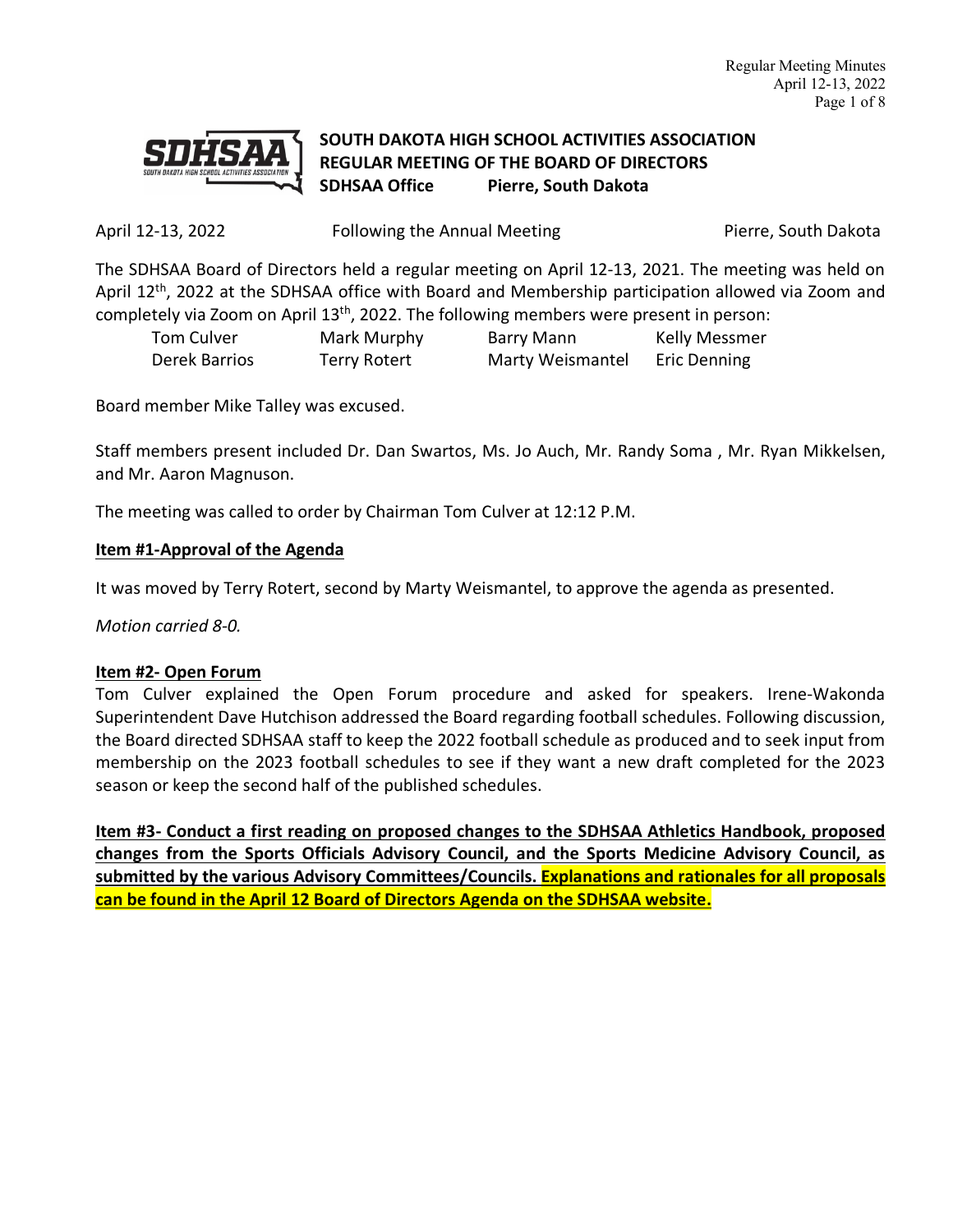### Basketball-

It was moved by Kelly Messmer, second by Eric Denning to approve the following Basketball proposals as a first reading:

- BB Proposal #1- AA Mercy Rule
- BB Proposal #2- Out of state seed records for all games through cutoff date.
- BB Proposal #3- Establish cutoff date for regular season contests.

### *Motion carried 8-0.*

#### Sideline Cheer

Motion by Marty Weismantel, second by Mark Murphy, to approve the following Sideline Cheer proposal as a first reading:

• Sideline Cheer Proposal #1- Limit the number of basketball sideline cheer participants to 8 plus mascot

#### *Motion carried 8-0.*

#### Competitive Cheer

Motion by Eric Denning, second by Terry Rotert, to approve the following Competitive Cheer proposals as a first reading:

- Competitive Cheer Proposal #1- Establish a 5-minute warm up time for each team.
- Competitive Cheer Proposal #2- Pyramid category language change (three advanced entries or release transitions instead of two in the five point difficulty category).

### *Motion carried 8-0.*

#### Competitive Dance

Motion by Derek Barrios, second by Kelly Messmer, to approve the following Competitive Dance proposal as a first reading:

• Competitive Dance Proposal #1- Tumbling language change (legal and illegal skills)

#### *Motion carried 8-0.*

Football- There were no Football proposed changes

**Chairman Culver called the Board to recess at 1:37 due to live stream issues. The Board was called back from recess at 1:57. It was determined that the technology issues would take more time to address and that the Board would do their executive session and then adjourn until the following morning. The Board moved to Item #15 on the agenda, executive session.**

Item #15- Motion by Mark Murphy, second by Marty Weismantel, to enter into executive session per SDCL 1-25-2.1 and 2.4. Motion carried 8-0 and Chairman Culver declared the Board in executive session at 1:57 PM and out of executive session at 2:42 PM.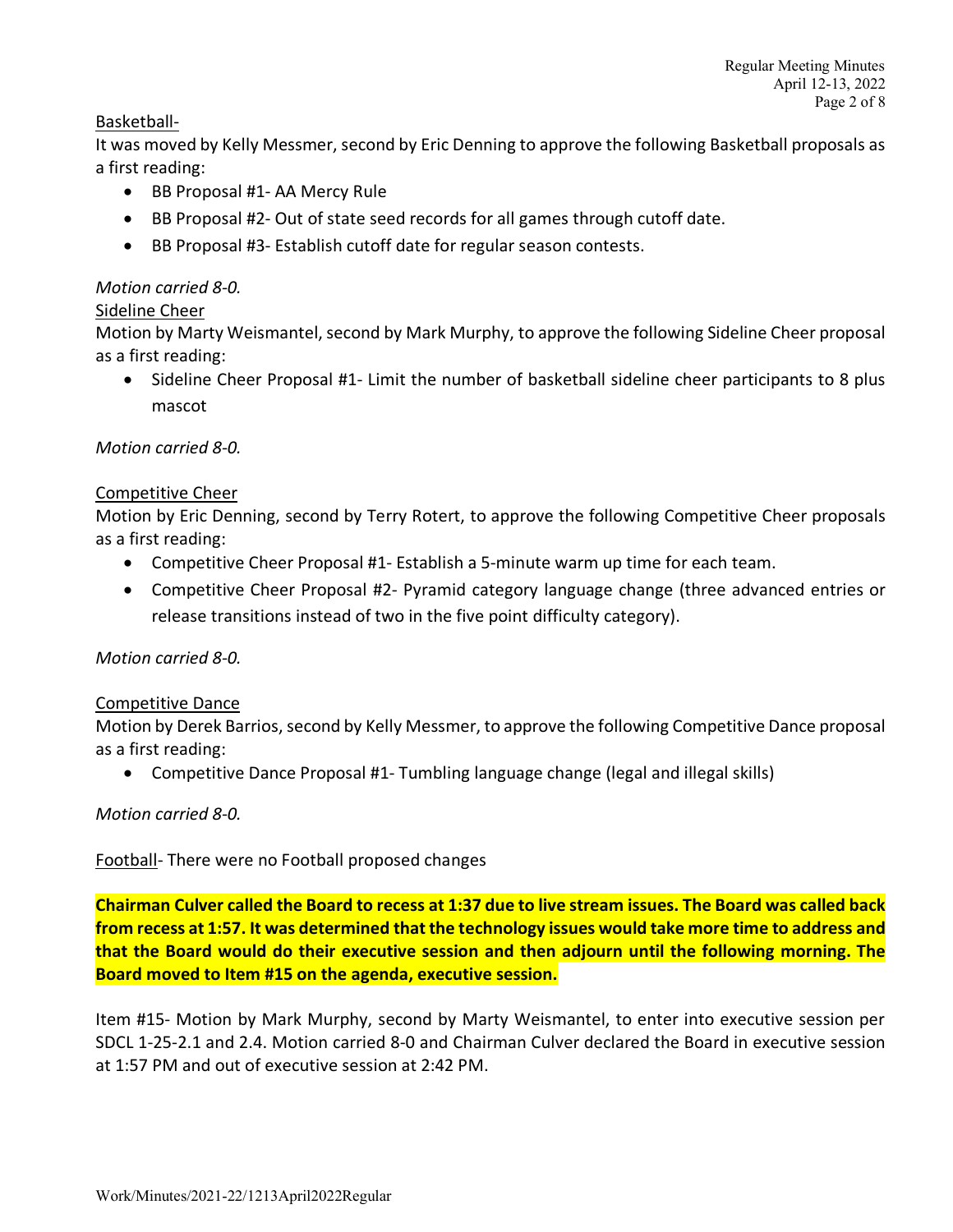Item #16- There was no action arising from executive session. **Chairman Culver declared the board adjourned for the day at 2:43 PM.** 

**At 8:32 AM Central Time on April 13, 2022, Chairman Culver called the Board back to order.** The Board was all present Via Zoom with the exception of Mike Talley, who was excused.

Chairman Culver directed the Board to return to Item #3 and the sport of Golf.

## Golf

It was moved by Kelly Messmer, second by Marty Weismantel, to approve the following Golf proposals as a first reading:

- Golf Proposal #1- Allow "Green to Green" coaching across all classes.
- Golf Proposal #2- Clarification that Bluetooth earbuds/headphones are prohibited during play.
- Golf Proposal #4: Allow for coaches discretion of player placement on day 1 of state tournament in Class AA.

## *Motion carried 8-0.*

Chairman Culver asked if there was any action on Golf Proposal #3a (change Class A qualifying from 50% back to 60%). No motion was made.

It was moved by Kelly Messmer, second by Terry Rotert, to approve Golf Proposal #3B- Redistribution of athletes participating on the State Tournament in Class A.

*Motion carried 7-1 with Weismantel voting No.* 

### Gymnastics

It was moved by Terry Rotert, second by Derek Barrios, to approve the following Gymnastics proposals as a first reading:

- Gymnastics Proposal #1- Establish two warm-up formats for meets.
- Gymnastics Proposal #2- Adjust A Vault qualifying score from 8.6 to 8.7, A Floor qualifying score from 8.6 to 8.8, AA Beam qualifying score from 8.8 to 8.9, and AA Floor qualifying score from 9.0 to 9.2.

### *Motion carried 8-0.*

Soccer-

It was moved by Marty Weismantel, second by Kelly Messmer, to approve the following Soccer proposal as a first reading:

• Soccer Proposal #1- State finals schedule rotation- rotate class AA,A,B through the different time slots for finals contests each year.

*Motion carried 8-0.*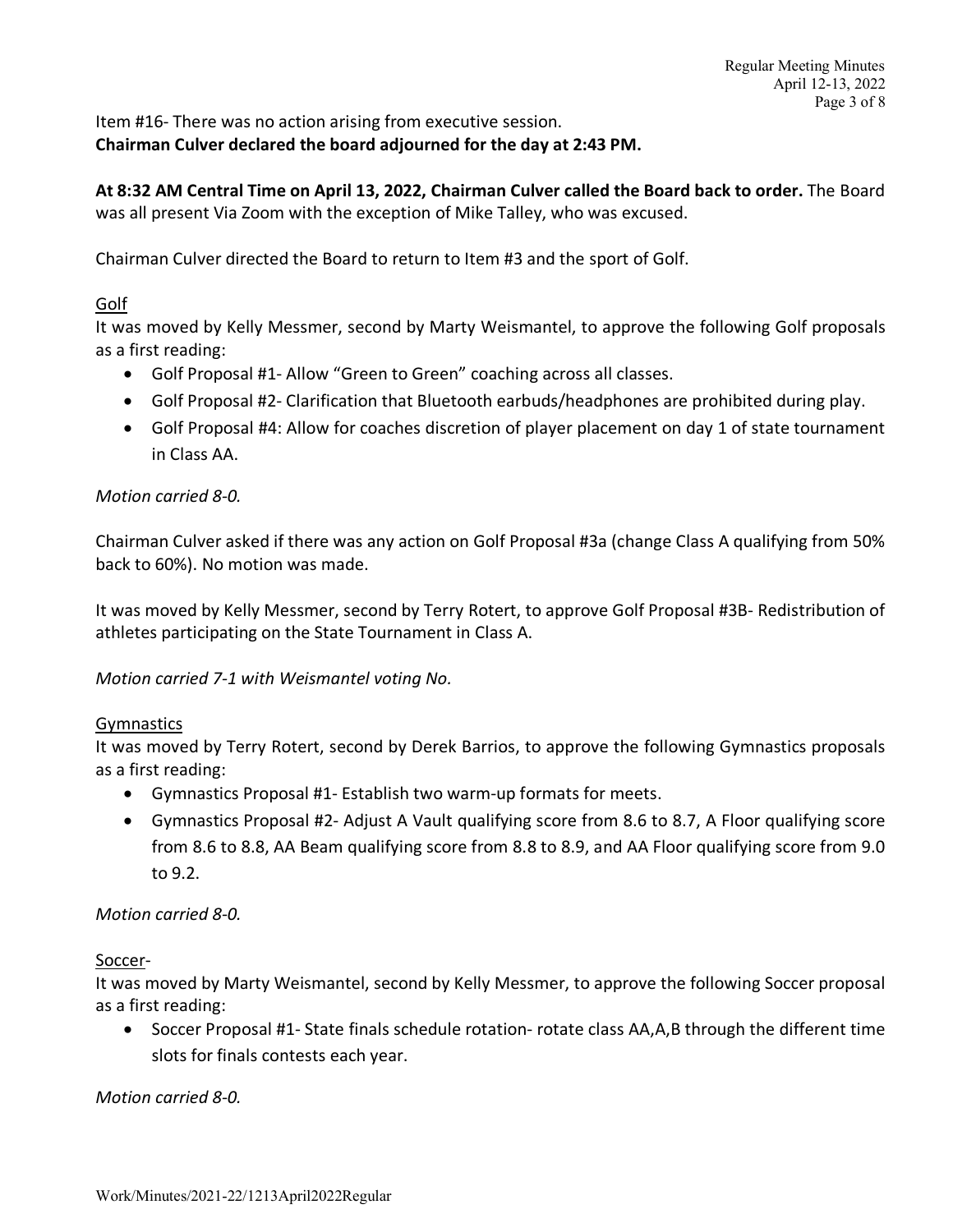## Tennis

It was moved by Terry Rotert, second by Mark Murphy, to approve the following Tennis proposal as a first reading:

• Tennis Proposal #1- Change match format of the state tournament championship round matches.

## *Motion carried 8-0.*

### Track and Field/Cross Country-

It was moved by Marty Weismantel, second by Derek Barrios, to approve the following Track and Field/Cross Country proposals as a first reading:

- T/F Proposal #1- Set the date for the final meet of the season as Friday of NFHS Week 46
- T/F Proposal #2- Require all AA qualifying track meets be run using F.A.T. starting in 2022-23.

## *Motion carried 8-0*

## Volleyball

It was moved by Derek Barrios, second by Eric Denning, to approve the following Volleyball proposals as a first reading:

- Volleyball Proposal #1- Out of state records include all contests through the SD cutoff date.
- Volleyball Proposal #2- Establish a cutoff date for regular season contests.

## *Motion carried 8-0.*

### Wrestling

It was moved by Terry Rotert, second by Mark Murphy, to table Wrestling Proposal #2 until the June meeting and approve the following Wrestling proposals as first readings:

- Wrestling Proposal #1- Establish mandatory TrackWrestling training for head wrestling coaches.
- Wrestling Proposal #4- Establish a \$50 fine for failure to update TrackWrestling by established deadlines in handbook.

### *Motion carried 8-0.*

Wrestling Proposal #2 will be discussed as a first reading at the June Board of Directors meeting. Chairman Culver asked if anyone wished to take action on Wrestling Proposal #3. No action was taken.

## In/Out of Season & AD Advisory Committee-

It was moved by Terry Rotert, second by Marty Weismantel, to approve the following In/Out of Season/AD Advisory proposal as a first reading:

• In/ & Out/AD Proposal #1- Add Softball to the In/Out of Season Handbook and establish 7 as the maximum number of athletes participating at one time on Club Teams, All-Star Events, and Private Lessons.

*Motion carried 8-0.*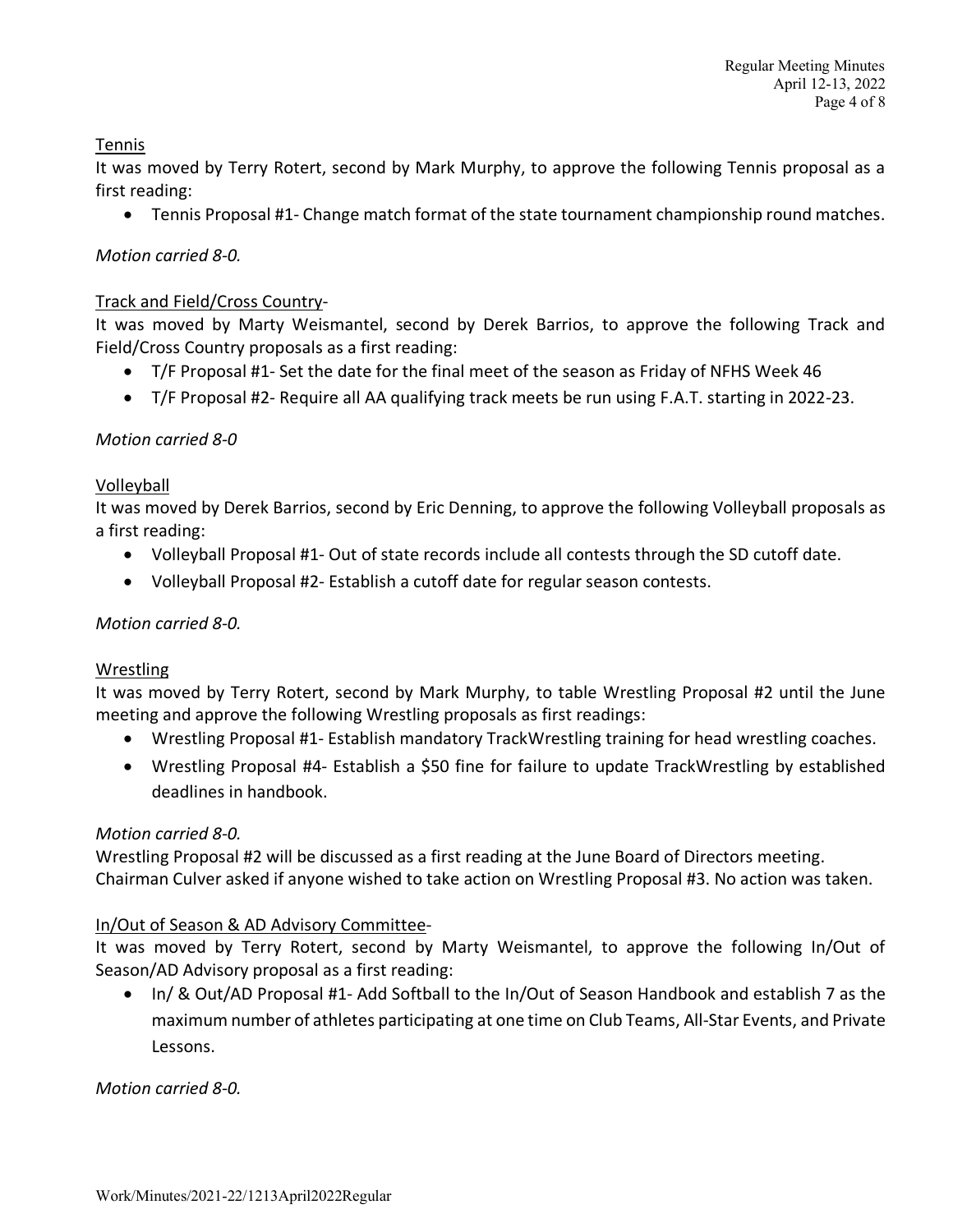#### Sports Officials Advisory Committee

It was moved by Eric Denning, second by Derek Barrios, to approve the following proposals as a first reading:

- Sports Officials Proposal #1- Softball umpire uniform requirements
- Sports Officials Proposal #2- Softball umpire requirements
- Sports Officials Proposal #3- Increase officials reciprocity from \$10 to \$20.

#### *Motion carried 8-0.*

#### Sports Medicine Advisory

It was moved by Marty Weismantel, second by Derek Barrios, to approve the following proposal as a first reading:

• SMAC Proposal #1- Require NFHS Course "The Collapsed Athlete" for all head and assistant coaches every two years.

#### *Motion carried 8-0.*

## **Item #4- Conduct a first reading related to Site Selection Committee Recommendations on sites for 2025-26 rotations, rotations for 2023 and beyond Cheer and Dance and Cross Country, rotations for 2023 and beyond Wrestling, and Class A/AA girls basketball in 2024 and 2025**

It was moved by Derek Barrios, second by Mark Murphy, to set the Cheer and Dance/Cross Country rotation as Sioux Falls, Rapid City, and Huron(XC)/Watertown(C&D)

#### *Motion carried 8-0.*

It was moved by Terry Rotert, second by Kelly Messmer, to approve an every other year rotation of Sioux Falls and Rapid City for Wrestling beginning in the 2022-23 school year, to approve 2024 Girls Basketball in Brookings (Swiftel Center) for Class A and Sioux Falls (Pentagon) for Class AA with Aberdeen (NSU) as a backup, and to approve 2025 Girls Basketball in Spearfish (BHSU) for Class A, and Rapid City (Summit Arena) for Class AA.

### *Motion carried 8-0.*

It was moved by Marty Weismantel, second by Mark Murphy, to approve holding Class A and AA Boys Basketball together in Rapid City in 2026 if we cannot secure the Premier Center for AA Boys Basketball, and to approve the 2025-26 recommendations as a first reading, with Huron for Cross Country as opposed to Sioux Falls.

*Motion carried 8-0.*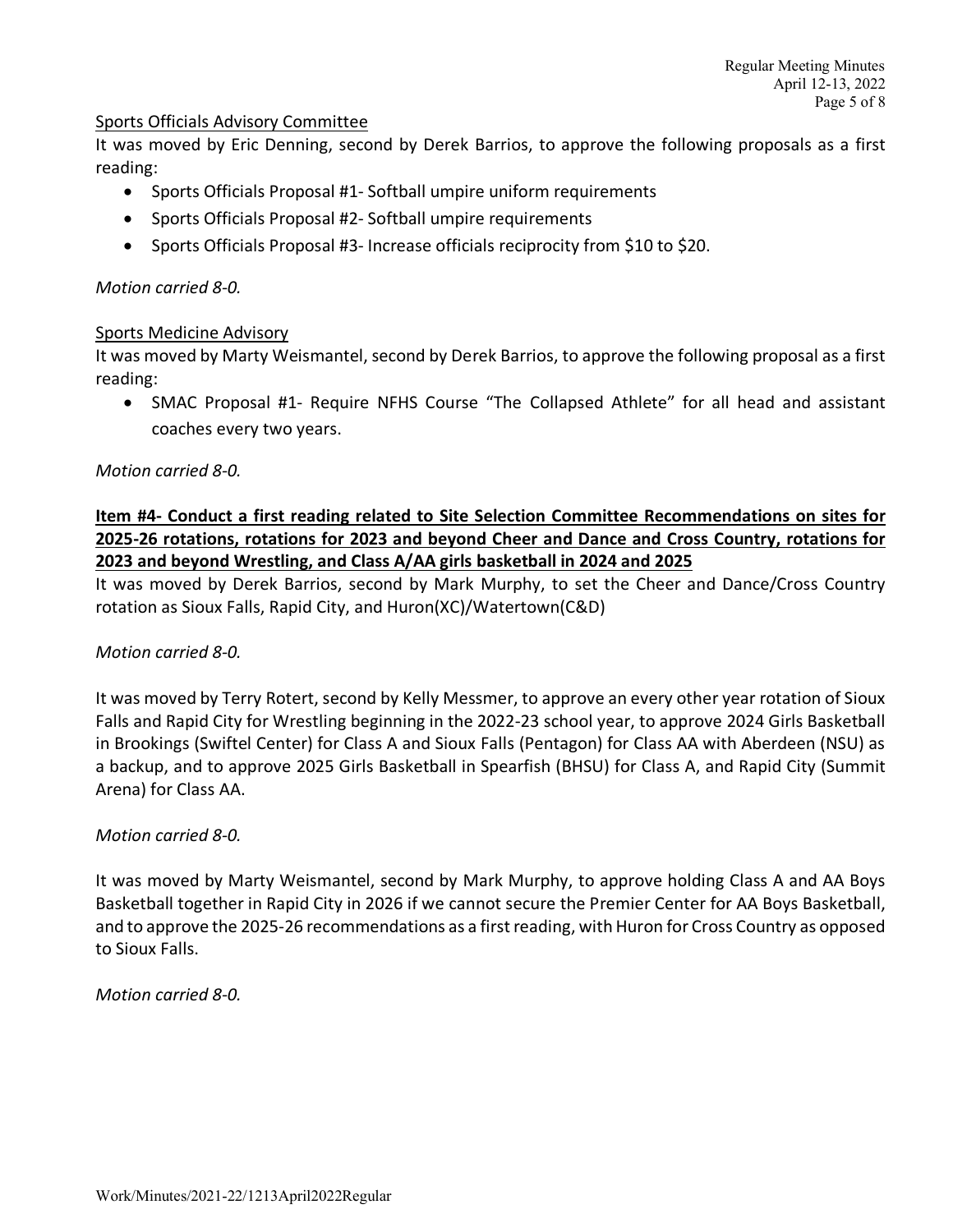It was moved by Kelly Messmer, second by Marty Weismantel, to approve the alignments as presented on a second reading, including Option #1 for 9-man football (9AA- 22 teams, 9A- 21 teams, 9B- 20 teams, no enrollment splits between classes). **Alignments and 9-Man Option #1 can be found on the April 12- 13 Regular Agenda on the SDHSAA website.** 

## *Motion carried 8-0.*

**Year**

## **Item #6- Conduct a Second Reading to Adopt Alignments in all Fine Arts Activities for the 2020-21 School Year.**

It was moved by Marty Weismantel, second by Terry Rotert, to approve the alignments as presented on a second reading. **Alignments can be found on the April 12-13 Regular Agenda on the SDHSAA website.** 

*Motion carried 8-0.* 

Derek Barrios stepped out of the meeting at 10:15 AM

Chairman Culver declared the Board in recess at 10:16 AM and out at 10:21 AM.

## **Item #7- Approval of the Minutes from the March 2, 2022 meeting of the Board of Directors**

It was moved by Marty Weismantel, second by Terry Rotert, to approve the minutes as presented.

### *Motion carried 7-0.*

### **Item #8- Approval of the Finance Reports**

SDHSAA Finance Director Ryan Mikkelsen presented the following reports:

- Income statements and balance sheets for February and March of 2022
- Cash Flow Chart
- Financial reports for Region Wrestling, Girls Basketball, and Boys Basketball
- Income from state events held to date in 2021-22

It was moved by Tom Culver, second by Barry Mann, to approve the finance reports as presented. *Motion carried 7-0.* 

### **Item #9**- **Set Travel Allowance for the 2022 NFHS Summer Meeting**.

It was moved by Marty Weismantel, second by Terry Rotert, to approve the travel allowance for the 2022 NFHS Summer Meeting.

*Motion carried 7-0.*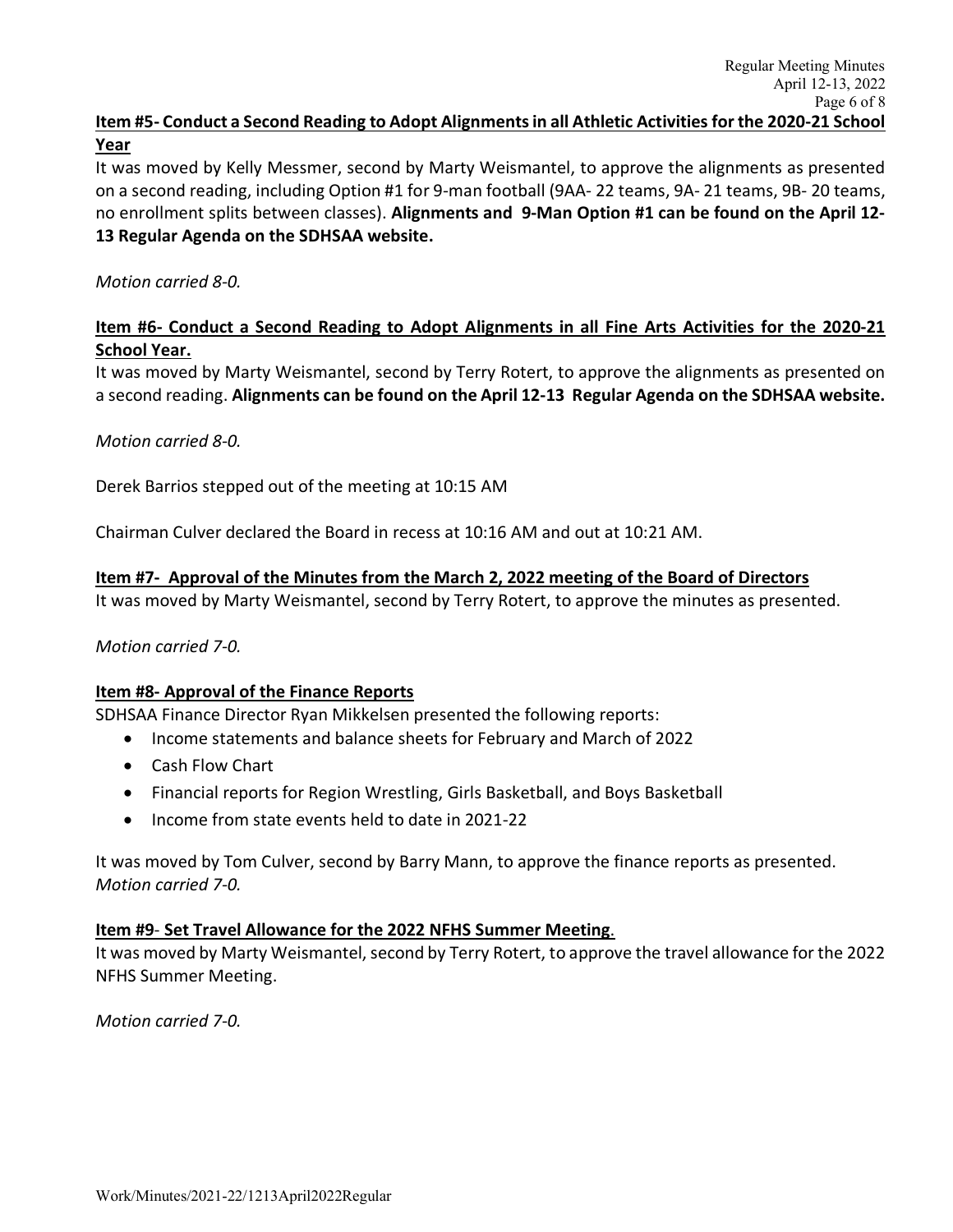## **Item #10- Set Board of Directors Times/ Dates for 2022-23**

It was moved by Eric Denning second by Mark Murphy, to approve the following dates and times for Board of Directors meetings in 2022-23 (all times Central Time, all meetings at SDHSAA office in Pierre):

- July 27, 2022 Strategic Planning- 10:30 AM (NFHS Week 4)
- July 28, 2022 Regular Meeting- 8:30 AM (NFHS Week 4)
- November 2, 2022 Regular Meeting- 10:30 AM (NFHS Week 18)
- January 11, 2023 Regular Meeting- 9:00 AM (NFHS Week 28)
- March 1, 2023 Regular Meeting- 10:30 AM (NFHS Week 35)
- April 12, 2023 Annual Meeting 11:00 AM (NFHS Week 41)
- April 12-13, 2023 Regular Meeting- 12:30 PM and 8:30 AM (NFHS Week 41)
- June 8, 2023 Regular Meeting- 8:30 AM (NFHS Week 49)

*Motion carried 7-0.* 

## **Item #11- Consent Agenda**

It was moved by Kelly Messmer, second by Marty Weismantel, to approve the consent agenda as presented.

The consent agenda contained the following items:

- Approval of vouchers paid as follows:
	- o February of 2022- \$222,925.46
	- o March of 2021- \$205,324.61
- West Central adding Boys Soccer in 22-23
- Lake Preston/Iroquois/Arlington Competitive Cheer
- Wilmot adding Boys and Girls Golf in 21-22
- Request by Sturgis Brown High School to start football practice early due to the Sturgis Rally
- Custer adding Boys Soccer in 22-23

### *Motion carried 7-0.*

Derek Barrios re-entered the meeting at 11:00 AM

### **Item #12- Change state track officials pay for 2022 State Track Meet**

It was moved by Terry Rotert, second by Derek Barrios to approve adjustments to the 2022 state track meet officials pay as presented.

*Motion Carried 8-0.*